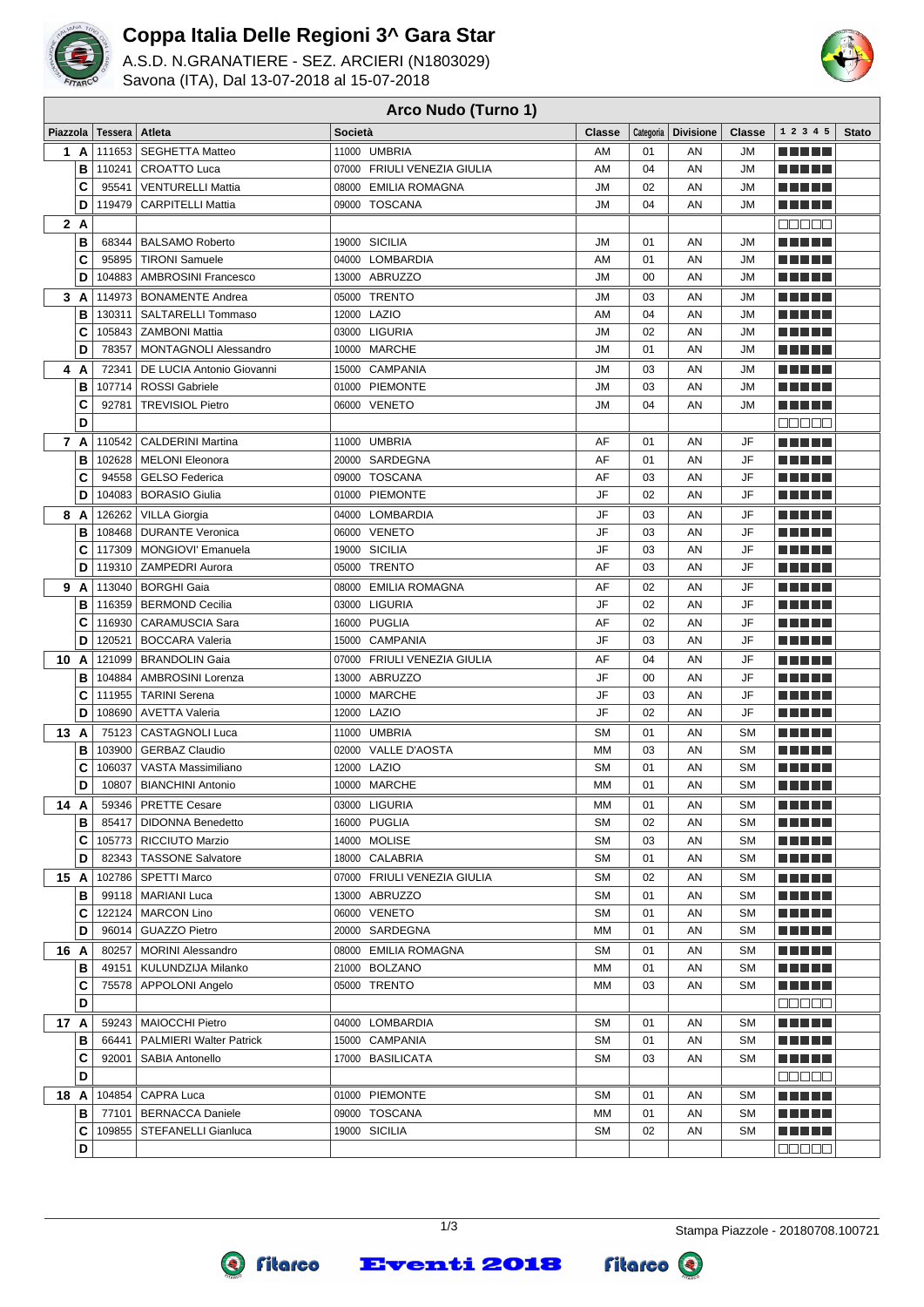

## **Coppa Italia Delle Regioni 3^ Gara Star**

A.S.D. N.GRANATIERE - SEZ. ARCIERI (N1803029) Savona (ITA), Dal 13-07-2018 al 15-07-2018



|          | Arco Nudo (Turno 1)<br>Continua |                |                                                     |                                      |                 |           |                  |                 |                               |              |  |  |  |
|----------|---------------------------------|----------------|-----------------------------------------------------|--------------------------------------|-----------------|-----------|------------------|-----------------|-------------------------------|--------------|--|--|--|
| Piazzola |                                 | <b>Tessera</b> | Atleta                                              | Società                              | <b>Classe</b>   | Categoria | <b>Divisione</b> | <b>Classe</b>   | 1 2 3 4 5                     | <b>Stato</b> |  |  |  |
| 20 A     |                                 | 112654         | SOCIEVOLE Eleonora                                  | 18000 CALABRIA                       | <b>SF</b>       | 02        | AN               | SF              |                               |              |  |  |  |
|          | B                               | 90979          | COPPO Stefania                                      | <b>PIEMONTE</b><br>01000             | <b>SF</b>       | 01        | AN               | SF              | .                             |              |  |  |  |
|          | C                               | 124045         | <b>BACIN Florentina Cristina</b>                    | <b>TOSCANA</b><br>09000              | <b>SF</b>       | 02        | AN               | SF              | a shekara                     |              |  |  |  |
|          | D                               | 113258         | <b>GRAYSON Alexandra</b>                            | LAZIO<br>12000                       | SF              | 01        | AN               | SF              | a shekara                     |              |  |  |  |
| 21       | A                               | 110543         | CHIAVINI Laura                                      | <b>UMBRIA</b><br>11000               | <b>SF</b>       | 01        | AN               | SF              | MA MARI                       |              |  |  |  |
|          | B                               | 115912         | FILORAMO Mariagrazia                                | <b>SICILIA</b><br>19000              | <b>SF</b>       | 04        | AN               | <b>SF</b>       | MA MEL                        |              |  |  |  |
|          | C                               | 59768          | VARISCO Maria Giuseppina                            | <b>LOMBARDIA</b><br>04000            | MF              | 01        | AN               | <b>SF</b>       | T F F E E                     |              |  |  |  |
|          | D                               | 48846          | <b>CATALDO Evelina</b>                              | 15000 CAMPANIA                       | SF              | 01        | AN               | SF              | N N H J L                     |              |  |  |  |
| 22 A     |                                 | 121282         | <b>VALERI Simona</b>                                | 10000 MARCHE                         | SF              | 02        | AN               | SF              | TI TILL                       |              |  |  |  |
|          | B                               | 21683          | NIEDDU Anna Rita                                    | 20000 SARDEGNA                       | MF              | 03        | AN               | SF              |                               |              |  |  |  |
|          | C                               | 89583          | ROVATTI Fabia                                       | 08000 EMILIA ROMAGNA                 | SF              | 01        | AN               | SF              |                               |              |  |  |  |
|          | D                               |                |                                                     |                                      |                 |           |                  |                 | MU V V V                      |              |  |  |  |
| 23       | A                               | 109017         | DI MAIO Giulia                                      | 03000 LIGURIA                        | MF              | 03        | AN               | SF              | MA MBE                        |              |  |  |  |
|          | B                               | 113872         | <b>MARINACCI Martina</b>                            | 13000 ABRUZZO                        | <b>SF</b>       | 03        | AN               | SF              | - 11                          |              |  |  |  |
|          | C                               | 103101         | <b>BAGGI Chiara</b>                                 | 06000 VENETO                         | SF              | 01        | AN               | SF              | TI FI PL                      |              |  |  |  |
|          | D                               |                |                                                     |                                      |                 |           |                  |                 | nnnn                          |              |  |  |  |
|          |                                 |                |                                                     | <b>Olimpico e Compound (Turno 2)</b> |                 |           |                  |                 |                               |              |  |  |  |
| Piazzola |                                 | <b>Tessera</b> | Atleta                                              | Società                              | <b>Classe</b>   | Categoria | <b>Divisione</b> | <b>Classe</b>   | 1 2 3 4 5                     | <b>Stato</b> |  |  |  |
| 1 A      |                                 | 2346           | <b>MOLFESE Fabio</b>                                | 12000 LAZIO                          | <b>SM</b>       | 01        | OL               | <b>SM</b>       | M M M M M                     |              |  |  |  |
|          | B                               | 10538          | <b>CHIA Pietro</b>                                  | SARDEGNA<br>20000                    | <b>MM</b>       | 01        | OL               | <b>SM</b>       |                               |              |  |  |  |
|          | C                               | 97837          | <b>CANDIDO Matteo</b>                               | 07000 FRIULI VENEZIA GIULIA          | <b>JM</b>       | 02        | OL               | <b>SM</b>       | MA MEL                        |              |  |  |  |
|          | D                               | 104106         | NOZZA Paolo                                         | 04000 LOMBARDIA                      | <b>SM</b>       | 01        | OL               | <b>SM</b>       | MA MBE                        |              |  |  |  |
| 2 A      |                                 | 46770          | <b>VERGA Francesco</b>                              | 10000 MARCHE                         | <b>SM</b>       | 01        | OL               | <b>SM</b>       | M M M V U                     |              |  |  |  |
|          | B                               | 2657           | <b>CORBUCCI Alessio</b>                             | <b>TRENTO</b><br>05000               | <b>SM</b>       | 01        | OL               | <b>SM</b>       |                               |              |  |  |  |
|          | C                               | 93378          | <b>INGLESE Walter</b>                               | <b>PUGLIA</b><br>16000               | <b>JM</b>       | 03        | OL               | <b>SM</b>       | n na St                       |              |  |  |  |
|          | D                               | 245            | DI VIRGILIO Gianni                                  | 13000 ABRUZZO                        | <b>SM</b>       | 01        | OL               | <b>SM</b>       | - 11 11                       |              |  |  |  |
| 3 A      |                                 | 6662           | <b>PANICO Federico</b>                              | PIEMONTE<br>01000                    | <b>MM</b>       | 01        | OL               | <b>SM</b>       | n in Film                     |              |  |  |  |
|          | B                               | 4778           | RICCO' Giovanni                                     | <b>TOSCANA</b><br>09000              | <b>SM</b>       | 01        | OL               | <b>SM</b>       | - 11 11                       |              |  |  |  |
|          | C                               | 58384          | <b>GASPARI Roberto</b>                              | 02000 VALLE D'AOSTA                  | <b>SM</b>       | 01        | OL               | <b>SM</b>       | - 11 11                       |              |  |  |  |
|          | D                               | 3143           | ANGELOTTI Graziano                                  | 03000 LIGURIA                        | <b>SM</b>       | 01        | OL               | <b>SM</b>       | a katika Ma                   |              |  |  |  |
| 4        | A                               | 78154          | <b>GAMBELLA Rodolfo</b>                             | 15000 CAMPANIA                       | MM              | 03        | OL               | <b>SM</b>       | a katika Ing                  |              |  |  |  |
|          | В                               | 5214           | <b>MARESCA Alfredo</b>                              | 19000 SICILIA                        | <b>MM</b>       | 01        | OL               | <b>SM</b>       |                               |              |  |  |  |
|          | C                               | 5700           | <b>SCHIPILLITI Rocco</b>                            | CALABRIA<br>18000                    | <b>SM</b>       | 01        | OL               | <b>SM</b>       | N NA HA                       |              |  |  |  |
|          | D                               | 9875           | <b>CALDERATO Michele</b>                            | 06000 VENETO                         | <b>SM</b>       | 01        | OL               | <b>SM</b>       | m a mata                      |              |  |  |  |
| 5 A      |                                 | 14789          | <b>SEVERI Oreste</b>                                | 08000 EMILIA ROMAGNA                 | MM              | 01        | OL               | <b>SM</b>       | .                             |              |  |  |  |
|          | В                               | 14525          | SILLETTI Marcello                                   | 17000 BASILICATA                     | <b>SM</b>       | 03        | OL               | <b>SM</b>       | n din din                     |              |  |  |  |
|          | C                               | 58977          | KIENZL Aljoscha                                     | 21000 BOLZANO                        | <b>SM</b>       | 01        | OL               | <b>SM</b>       | a di seb                      |              |  |  |  |
|          | D                               |                | 503   CIARLARIELLO Giuseppe                         | 14000 MOLISE                         | MM              | 04        | OL               | SΜ              | <b>REBEL</b>                  |              |  |  |  |
| 6 A      |                                 | 52978          | <b>VAGNOZZI Desiree'</b>                            | 20000 SARDEGNA                       | SF              | 03        | OL               | SF              | a da da b                     |              |  |  |  |
|          | в                               |                | 64768   PERNA Chiara                                | 18000 CALABRIA                       | SF              | 03        | OL               | SF              | <u>n na mga</u>               |              |  |  |  |
|          | C                               | 90454          | PONZIANI Rita                                       | 11000 UMBRIA                         | MF              | 01        | OL               | SF              | e de Biblio                   |              |  |  |  |
|          | D                               | 53598          | <b>TRAPANI Gloria</b>                               | 01000 PIEMONTE                       | SF              | 01        | OL               | SF              | <u> Listo de la </u>          |              |  |  |  |
| 7 A      |                                 | 103901         | <b>REY Bruna</b>                                    | 02000 VALLE D'AOSTA                  | MF              | 02        | OL               | SF              | <u> El Bell</u>               |              |  |  |  |
|          | В                               |                | 120989   IACOVELLA Concetta Chiara                  | 13000 ABRUZZO                        | SF              | 03        | OL               | SF              | <u> Literatur</u>             |              |  |  |  |
|          | C                               | 53991          | <b>AGAMENNONI Annalisa</b>                          | 10000 MARCHE                         | SF              | 01        | OL               | SF              | <u> Listo de la </u>          |              |  |  |  |
|          | D                               |                | 69418   ALFARANO Martina                            | 16000 PUGLIA                         | SF              | 01        | OL               | SF              | <u> Literatur</u>             |              |  |  |  |
| 8 A      |                                 | 78846          | <b>LATTES Caterina</b>                              | 15000 CAMPANIA                       | JF<br><b>SF</b> | 02        | OL               | SF<br><b>SF</b> | ME DE L                       |              |  |  |  |
|          | в<br>C                          | 101934         | <b>GHIONI Serena</b><br>58673   COMPAGNUCCI Claudia | 04000 LOMBARDIA<br>12000 LAZIO       | SF              | 03<br>01  | OL<br>OL         | SF              | <u> Literatur</u>             |              |  |  |  |
|          | D                               |                | 91015   NICOSIA Elena                               | 06000 VENETO                         | SF              | 01        | OL               | SF              | MA NE H<br><u> Here i Her</u> |              |  |  |  |
| 9 A      |                                 | 94410          | <b>TOMELIN Monica</b>                               | 05000 TRENTO                         | MF              | 01        |                  | SF              |                               |              |  |  |  |
|          | в                               |                | 47608   FRANCESCHELLI Stefania                      | 08000 EMILIA ROMAGNA                 | SF              | 01        | OL<br>OL         | SF              | <u> Here i Her</u>            |              |  |  |  |
|          | c                               | 5079           | PEREGRINI Paola                                     | 09000 TOSCANA                        | MF              | 02        | OL               | SF              | <u> La La La</u>              |              |  |  |  |
|          | D                               |                |                                                     |                                      |                 |           |                  |                 | 80000                         |              |  |  |  |
| 10 A     |                                 |                | 5173   GHEZA Barbara                                | 19000 SICILIA                        | SF              | 01        | OL               | SF              | <u> Literatur</u>             |              |  |  |  |
|          | в                               |                | 109078   PERESSON Manuela                           | 07000 FRIULI VENEZIA GIULIA          | SF              | 03        | OL               | SF              | a da da                       |              |  |  |  |
|          | C                               |                | 43065   PELVIO Veronica                             | 03000 LIGURIA                        | <b>SF</b>       | 02        | OL               | SF              | <u> Listo de la </u>          |              |  |  |  |
|          | D                               |                | 548   MARIUCCI Simone                               | 11000 UMBRIA                         | <b>SM</b>       | 01        | OL               | <b>SM</b>       | ME NE S                       |              |  |  |  |

**Eventi 2018** 





Fitarco <sup>®</sup>